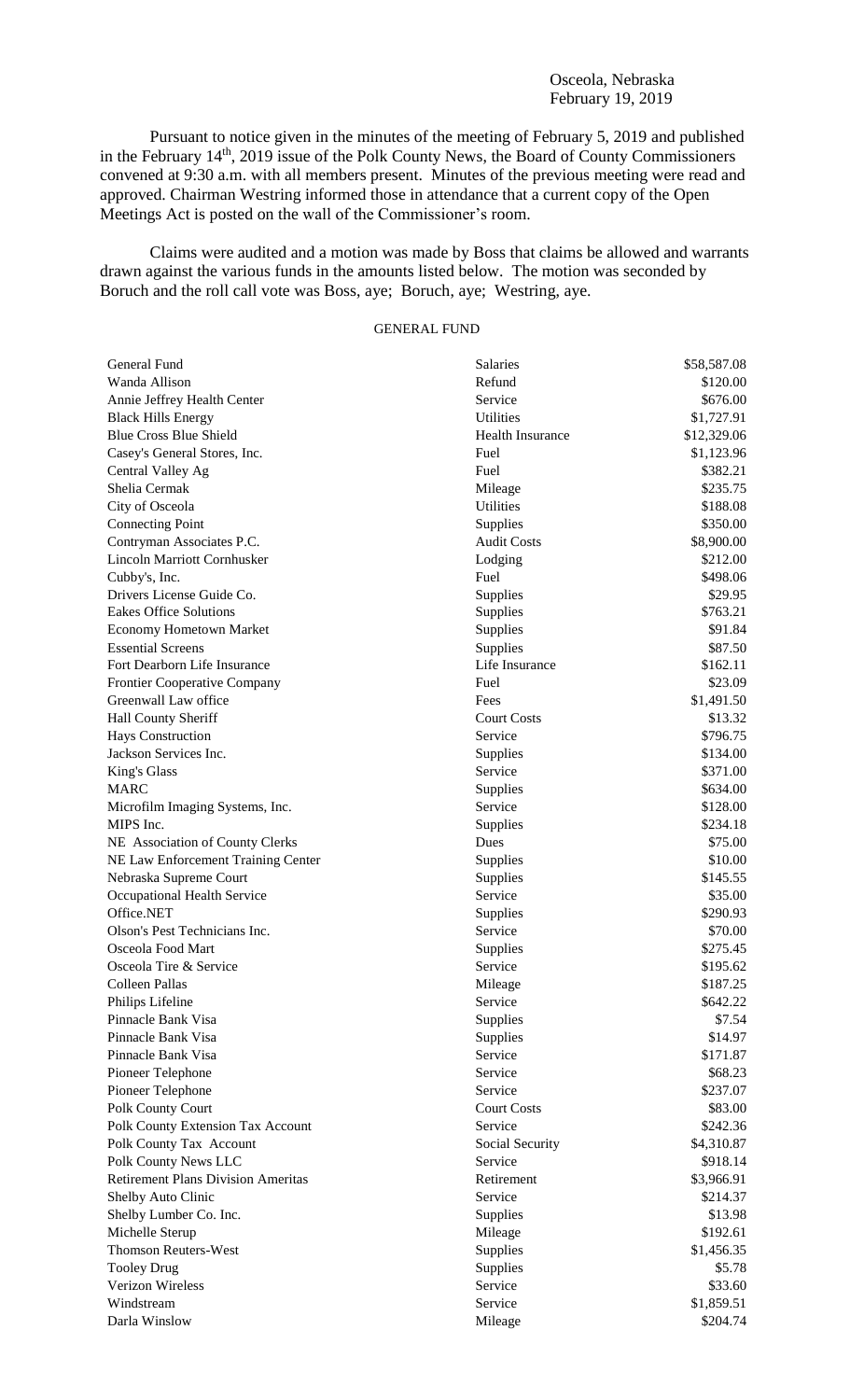| Kim Winslow            | Mileage | \$77.72 |
|------------------------|---------|---------|
| <b>York News Times</b> | Service | \$19.95 |
|                        |         |         |

# ROAD FUND

| Road Fund                                 | Salaries               | \$24,963.31 |
|-------------------------------------------|------------------------|-------------|
| <b>Black Hills Energy</b>                 | Fuel                   | \$287.93    |
| <b>Blue Cross Blue Shield</b>             | Health Insurance       | \$4,676.54  |
| Central Valley AG                         | Fuel                   | \$596.74    |
| Fort Dearborn Life Insurance              | Life Insurance         | \$82.56     |
| Frontier Cooperative Company              | Fuel                   | \$1,126.95  |
| <b>Island Supply Welding Company</b>      | <b>Supplies</b>        | \$63.24     |
| John Deere Financial                      | Supplies/Parts         | \$191.97    |
| NMC, Exchange LLC                         | <b>Supplies</b>        | \$179.07    |
| Osceola Food Mart                         | Supplies               | \$7.49      |
| Osceola Tire & Service                    | Service                | \$34.00     |
| Overland Sand & Gravel                    | Gravel                 | \$166.76    |
| Pioneer Telephone                         | Service                | \$10.57     |
| Polk County News LLC                      | Supplies               | \$148.32    |
| Polk Light & Water                        | Utilities              | \$126.12    |
| Polk County Tax Deposit Account           | Social Security        | \$1,876.48  |
| Polk Service & Repair, Inc.               | Supplies               | \$16.44     |
| <b>Rally Auto Parts</b>                   | Supplies               | \$1,662.16  |
| <b>Retirement Plans Division Ameritas</b> | Retirement             | \$1,617.53  |
| Sapp Bros. Petroleum, Inc.                | Repairs/Fuel           | \$7,093.49  |
| Shelby Lumber Co. Inc.                    | Supplies               | \$35.25     |
| Verizon Wireless                          | Service                | \$68.44     |
| Windstream                                | Service                | \$244.21    |
|                                           | CEMIOD CEDVICEC ELIMID |             |

### SENIOR SERVICES FUND

| Senior Center Fund                        | <b>Salaries</b>         | \$2,693.00 |
|-------------------------------------------|-------------------------|------------|
| A & M Business Printing                   | Service                 | \$60.90    |
| <b>Blue Cross Blue Shield</b>             | <b>Health Insurance</b> | \$425.14   |
| Carl's Brown                              | Service                 | \$250.56   |
| City of Stromsburg                        | <b>Utilities</b>        | \$1,051.96 |
| Fort Dearborn Life Insurance              | Life Insurance          | \$9.31     |
| Polk County Tax Deposit Account           | Social Security         | \$206.02   |
| <b>Retirement Plans Division Ameritas</b> | Retirement              | \$163.72   |

## INHERITANCE TAX FUND

| DAS State Accounting-Central Finance | Computer Expense           | 565.32 |
|--------------------------------------|----------------------------|--------|
|                                      | 911 EMERGENCY SERVICE FUND |        |
| Windstream                           | Service                    | 982.94 |
|                                      | <b>WEED FUND</b>           |        |
| <b>Black Hills Energy</b>            | <b>Utilities</b>           | 56.62  |
| <b>Frontier Cooperative Company</b>  | Fuel                       | 215.65 |
| Osceola Tire & Service               | Parts/Labor                | 56.04  |

The Board approved the collateral pledged by Polk County banks and held in custody by the County Treasurer.

Pinnacle Bank Visa Registration \$160.00 Verizon Wireless Service 61.12

The following fees for the month of January were earned by the various offices and submitted to the County Treasurer. County Treasurer receipts show fees earned were credited to the appropriate county funds.

Jodie L. Roberts, Clerk of the Dist. Court \$306.00

An application for burial assistance was reviewed by the Board. A motion was made by Boss to approve the request for burial assistance as submitted by the deceased's court appointed guardian. The motion was seconded by Boruch and the roll call vote was Boss, aye; Boruch, aye; Westring, aye.